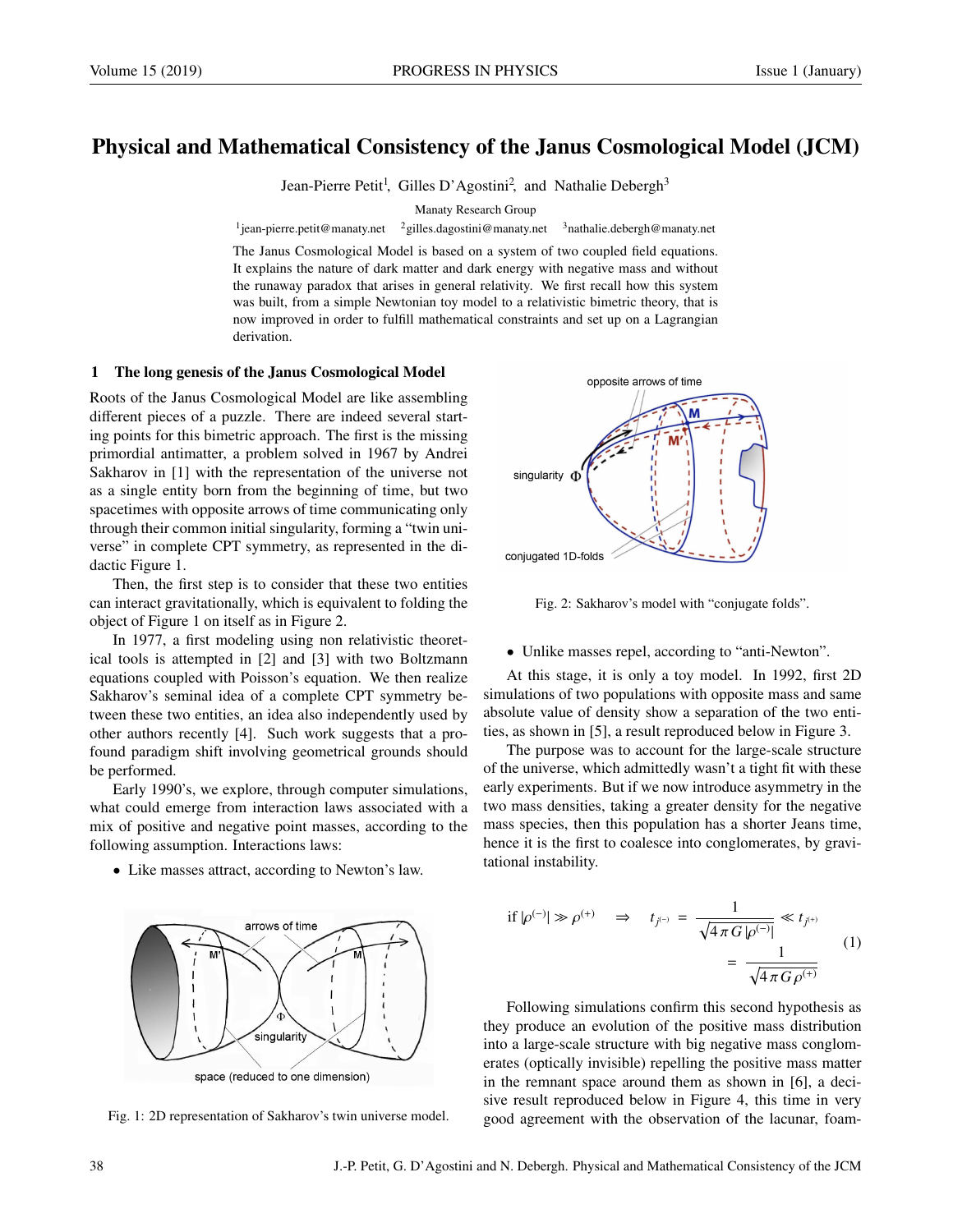

Fig. 3: Flocculation and percolation phenomena between two populations of opposite mass and same overall density. Right: Showing the optically-visible positive mass matter only.

like structure of the universe, where galaxies, clusters and superclusters are organized as a web of filaments, walls and nodes distributed around giant repulsive cosmic voids.

Same approach but different boundary conditions in [7], reproduced in Figure 5.

Such a scenario also produces, in 3D, a mechanism helping galaxy formation along. Indeed, after recombination, if large volumes of gas can coalesce into giant conglomerates, then a problem arises: how to dissipate such enormous gravitational energy transformed into heat? Considering an object of radius R, the amount of energy collected varies according to  $R^3$  while the surface of the heatsink varies as  $R^2$ . Therefore, larger masses have a more important cooling time. But the constitution of the large-scale structure suggested by these simulations leads to a compression of the positive mass which distributes according to walls (as observed) that are actually sandwiched between two repulsive conglomerates of negative mass. A strong compression of the positive mass occurs in such planar structures, which are optimal for a quick radiative dissipation of energy, as explained in [6].

Besides 2D simulations, an effective confinement of galaxies despite their high peripheral velocity is analytically demonstrated using an exact solution of two Vlasov equations coupled with Poisson's equation, using the methodology exposed in [5]. The flat rotation curve obtained from such a solution, made possible by the repulsive effect of the surrounding negative mass, has been shown for the first time in [6], a curve reproduced in Figure 6. It is worth noting that such a typical rotation curve has been similarly obtained more recently using the same repulsive action of a negative mass distribution around galaxies, but from 3D computer simulations made by an independent researcher [8].

Using the exact solution of the analytical set of two Vlasov equations coupled with Poisson's equation (image of a 2D galaxy confined by a repulsive negative mass environment), we show in numerical simulations that the rotational motion of the galaxy generates a good-looking barred spiral structure in a few turns (1992 DESY results, published in [6] and [7]).

In order to progress beyond a simple toy model that opens up interesting prospects thanks to the various above-mentioned positive results, it was still necessary at that time to derive interaction laws from a coherent mathematical formalism. The introduction of negative mass in cosmology had been considered as soon as the 1950s, using general relativity, defined by the well-known Einstein field equations which may be written, with a zero cosmological constant:

$$
R_{\mu\nu} - \frac{1}{2} R g_{\mu\nu} = + \chi T_{\mu\nu}.
$$
 (2)

Let's notice that Einstein's equation describes the motion of point masses embedded in a given mass-energy field  $T_{\mu\nu}$ along geodesics that derive from a single metric  $g_{\mu\nu}$ . Then, one gets Bondi's result from [9]. Interaction laws with a single metric:

• Positive masses attract everything.

• Negative masses repel everything.

Which inevitably produce the preposterous "runaway motion" paradox (see Figure 8), a term coined by Bonnor in [10].

Nonetheless, a few authors (Farnes [8], Chardin [11]) still consider that it is possible to introduce negative mass in cosmology keeping the general relativity framework, hence putting up with such phenomenon; despite the fact that the runaway motion has been associated with the possibility of perpetual motion machines since the 1950s, as discussed by Gold with Bondi, Bergmann and Pirani in [12].

On the contrary, from 1995 in [13] we propose a bimetric description of the universe with two coupled metrics and which produce trajectories along their own geodesics, for positive and negative mass particles, respectively. Then, the classical Schwarzschild solution allows, by simply reversing the integration constant, to get trajectories suggesting a gravitational repulsion of positive masses by a negative mass, and vice versa:

$$
ds^{2} = \left(1 - \frac{2GM}{rc^{2}}\right)c^{2}dt^{2} - \frac{dr^{2}}{1 - \frac{2GM}{rc^{2}}} - r^{2}d\theta^{2} - \sin^{2}\theta d\varphi^{2},
$$
 (3)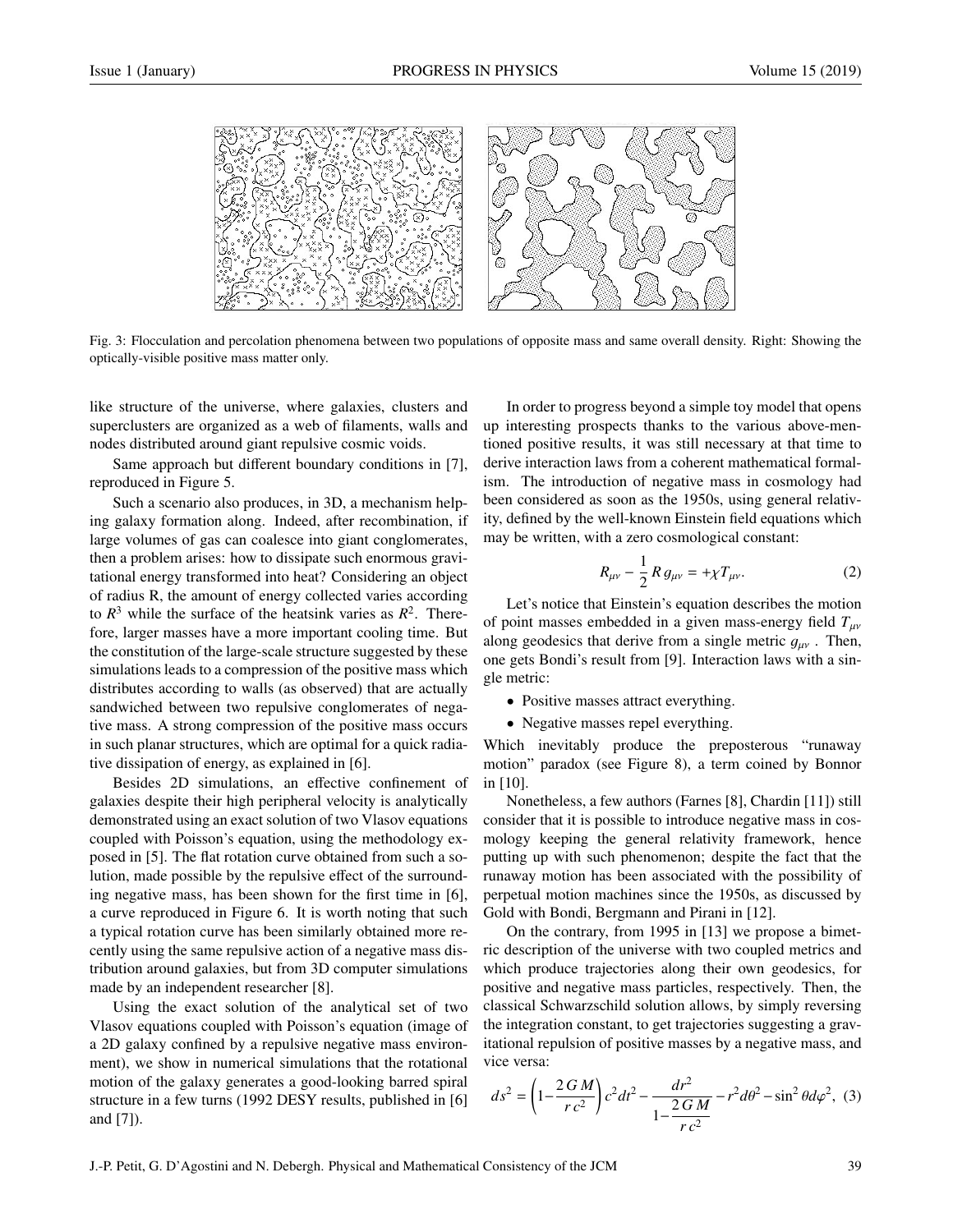

Fig. 4: Result of a 2D large-scale structure simulation [6].



Fig. 5: Result of a 2D large-scale structure simulation on a 2-sphere [7].



Fig. 6: Flat rotation curve of a galaxy surrounded by a negative mass distribution [6].

$$
ds^{2} = \left(1 + \frac{2GM}{rc^{2}}\right)c^{2}dt^{2} - \frac{dr^{2}}{1 + \frac{2GM}{rc^{2}}} - r^{2}d\theta^{2} - \sin^{2}\theta d\varphi^{2}.
$$
 (4)

Exploiting this idea, we introduce the concept of negative (diverging) gravitational lensing in the same paper [13]. Considering that a gap within a negative mass distribution is equivalent to a positive mass concentration, we suggest to attribute the strong gravitational lensing effects, observed in the vicinity of galaxies and galaxy clusters, not to a dark matter halo made of positive mass, but instead to their negative mass environment.

From 1994, we also suggest in [5] that such a bimetric description could result from the combination of two Lagrangian densities, due to two Ricci scalars  $R^{(+)}$  and  $R^{(-)}$ . In 2001 [6], we proposed for the first time a system of two coupled field equations, which can be written as:

$$
R_{\mu\nu}^{(+)} - \frac{1}{2} R^{(+)} g_{\mu\nu}^{(+)} = + \chi \left[ T_{\mu\nu}^{(+)} + T_{\mu\nu}^{(-)} \right],
$$
 (5)

$$
R_{\mu\nu}^{(-)} - \frac{1}{2} R^{(-)} g_{\mu\nu}^{(-)} = -\chi \left[ T_{\mu\nu}^{(+)} + T_{\mu\nu}^{(-)} \right],
$$
 (6)

whose purpose was to account for the postulated interaction laws. Indeed, we make such laws emerge from a dual Newto-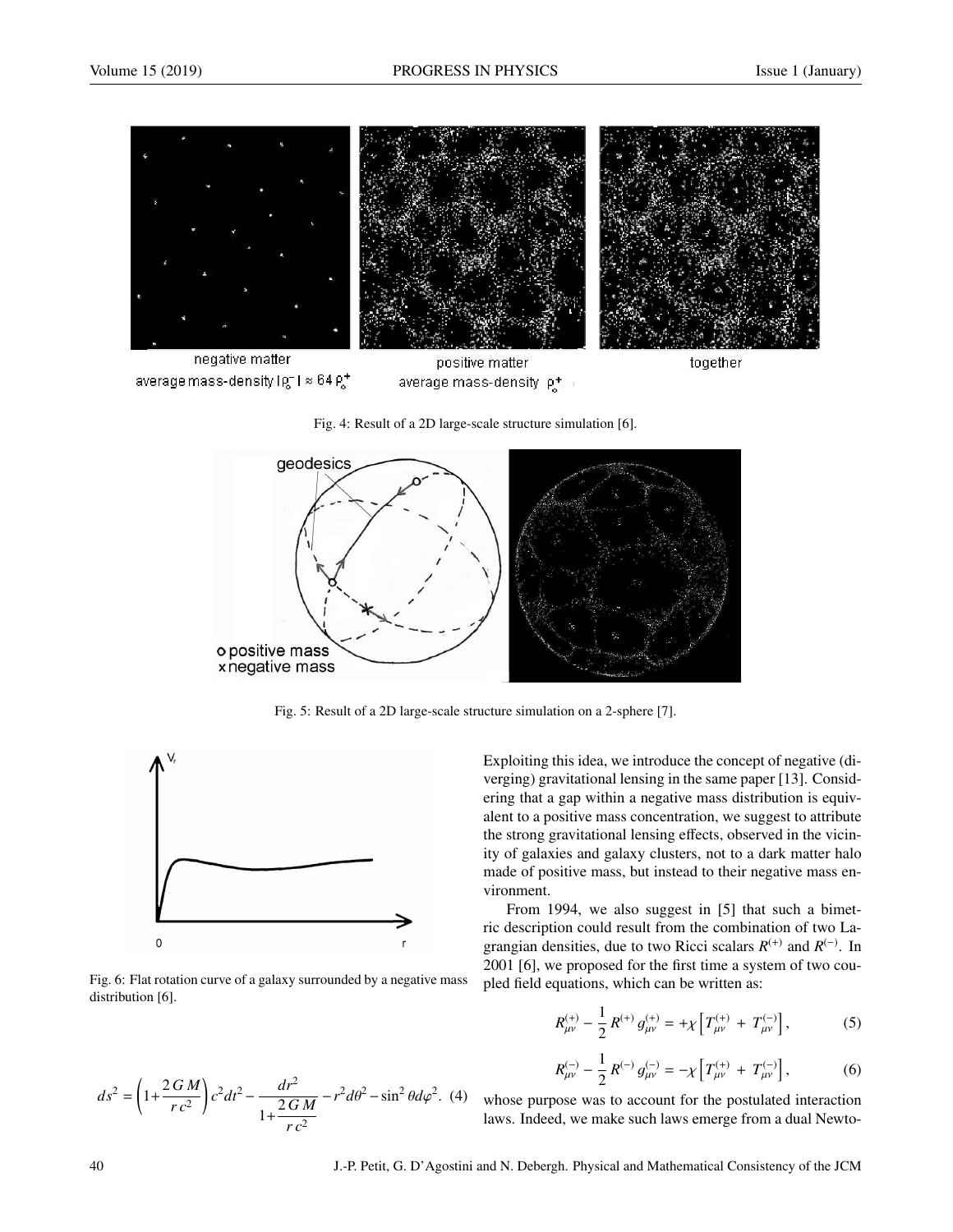

Fig. 7: 2D barred spiral structure [6, 7].



Fig. 8: Runaway motion in general relativity.

nian approximation of this system of two coupled equations. Depending locally on the type of dominant species in a given region of space, equations with no RHS produce solutions of type 36 or 37.

Aforementioned results of simulations showed that an asymmetry in the mass densities of the positive vs negative mass species is required to account for observations of the large-scale structure of the universe. Such density asymmetry can be caused, not because of a larger quantity of negative mass, but if the two space gauge factors  $a^{(+)}$  and  $a^{(-)}$ are different. Alas, at this level it is impossible to produce a time-dependent solution with  $a^{(+)} \neq a^{(-)}$ . Inconsistency becomes inevitable when FRLW metrics are introduced in the two field equations: similarly to Friedmann solutions, they produce a couple of differential equations in  $a^{(+)}$ ,  $a'^{(+)}$ ,  $a''^{(+)}$ on one hand, and in  $a^{(-)}$ ,  $a'^{(-)}$ ,  $a^{\prime(-)}$  on the other. In the calculation based on Einstein's equations, compatibility betweeen two equations leads to the relation  $\rho a^3 = cst$  in the matter-<br>dominated era, which expresses mass-energy conservation dominated era, which expresses mass-energy conservation. In the bimetric framework of the Janus model based on the

two coupled equations 5 and 6, such compatibility reduces the time-dependent solution to  $a^{(+)} = a^{(-)}$ .

Still in the same 2001 paper [6], we establish the connection between Sakharov's seminal work about two universes with opposite arrows of time, and negative gravity, using dynamical group theory from [14], which shows that time reversal goes with energy inversion, hence mass inversion as  $-m = -E/c<sup>2</sup>$ . We then introduce the "Janus group" to han-<br>dle the electric charge in a five-dimensional spacetime: dle the electric charge in a five-dimensional spacetime:

$$
\begin{pmatrix}\n\lambda \mu & 0 & 0 \\
0 & \lambda, L_0 & 0 \\
0 & 0 & 1\n\end{pmatrix}
$$
 with  $\lambda = \pm 1$  and  $\mu = \pm 1$ , (7)

where  $L_0$  is the component of the orthochronous (forward in time) subset of the Lorentz group. It is the extension of the Poincaré group to five dimensions, which describes the existence of two different kinds of antimatter: one being Csymmetric with respect to normal matter, it has a positive mass; while the other antichronous (backward in time) antimatter is PT-symmetric and has a negative mass. Therefore,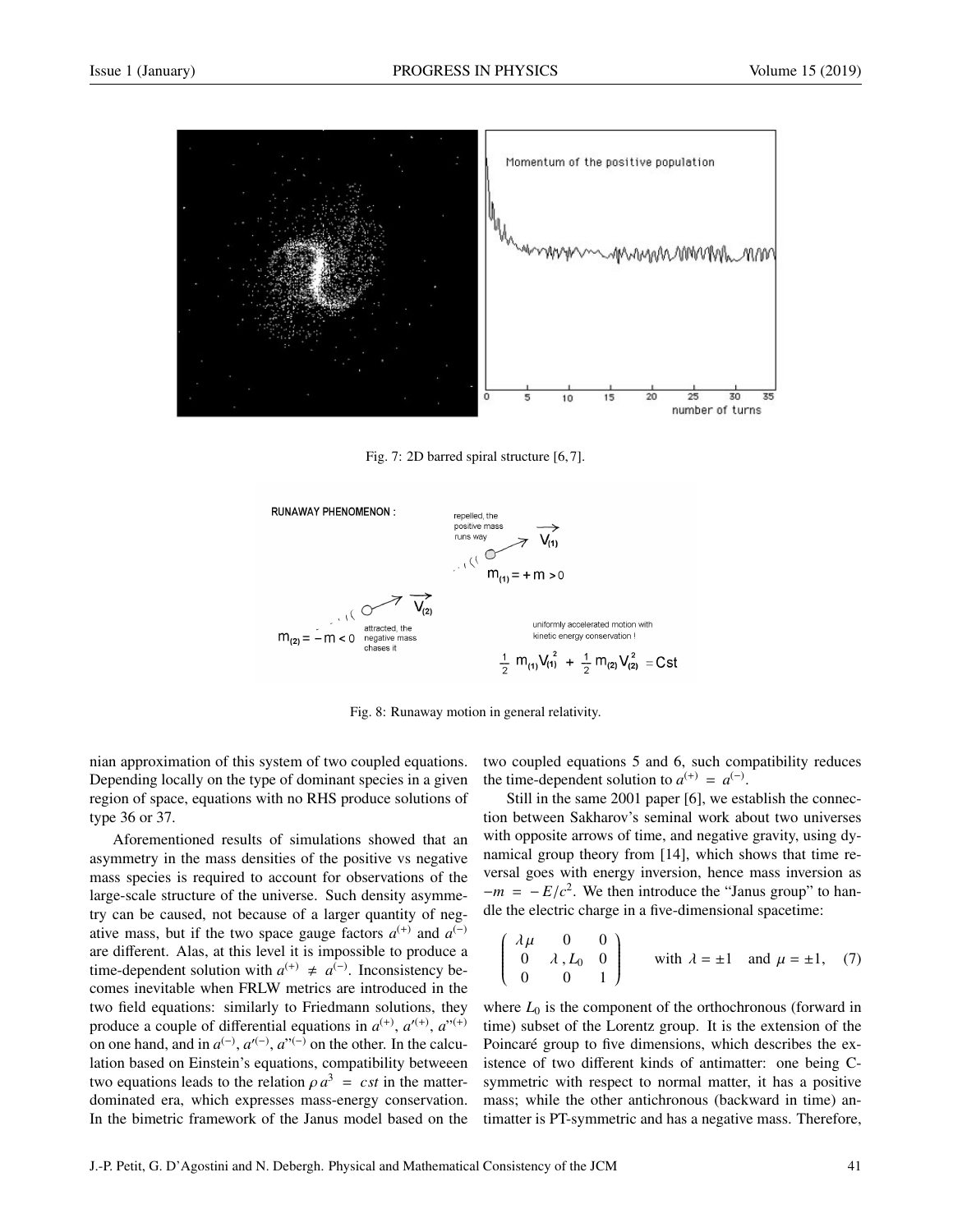the CPT theorem has to be reconsidered, since the exclusion of negative energy states follows on from an a priori axiom in quantum field theory, which postulates that the operator T has to be antiunitary and antilinear, a hypothesis not necessarily true as shown in [15].

Sakharov's conditions in [1] states that the baryon creation rate from an excess of quarks has been faster than the antibaryon creation rate from fewer antiquarks at  $t > 0$ , but such CP violation is opposite for  $t < 0$  (the "initial singularity" triggering complete CPT reflections) thereby preserving the global symmetry of the whole universe. This allows to define the true nature of the invisible antichronous components of the universe: these are copies of antiparticles that are usually made in a lab, but with negative energy and mass, due to T-symmetry.

The invisibility of such objects is deduced from the idea that PT-symmetric antiparticles emit negative energy photons that follow null-geodesics of their own metric  $g_{\mu\nu}^{(-)}$  hence escape<br>detection by optical instruments that are made of positive detection by optical instruments that are made of positive mass matter.

In 2002, Damour and Kogan in [16] situate the issue with massive bigravity theories, where bimetry covers a different approach. In such models, two branes interact using various massive gravitons (hence the name) with a mass spectrum. The authors propose a Lagrangian derivation, based on an action, which leads to a system of two coupled field equations. But such a model, although mathematically consistent, does not stand up to scrutiny as it does not provide any solution able to be confronted with observations. As it has not been further pursued, it cannot answer this question.

On the other hand, in 2008 and 2009, Hossenfelder in [17] and [18] builds her own bimetric model involving negative mass, from a Lagrangian derivation where she produces a system of two coupled field equations. This time, LHS are identical to the system (5;6) which follows on from the presence of terms  $R^{(+)} \sqrt{g^{(+)}}$  and  $R^{(-)} \sqrt{g^{(-)}}$  in the Lagrangian densities considered. Exploiting her Lagrangian derivation, she reveals the determinant ratios of the two metrics  $\sqrt{g^{(+)}/g^{(-)}}$ and  $\sqrt{g^{(-)}/g^{(+)}}$  that had already been pointed out in previous<br>work [10] and [20]. She finally tackles two Friedmann soluwork [19] and [20]. She finally tackles two Friedmann solutions, without confronting them to observational data. Actually, although sharing many similarities, having the same kind of coupled field equations regarding negative mass, a fundamental difference remains between Hossenfelder's bimetric theory and the Janus Cosmological Model.

Indeed, Hossenfelder doubts that the second entity can have an important effect on the distribution of standard matter, qualifying the gravitational coupling between the two species as "extremely weak". This is because "for symmetry reason" she considers that the absolute values of the mass density of the two populations should be of the same order of magnitude. Such hypothesis leads to a global zero field configuration, which does not fit with observations, as she notices. Then, examination of possible fluctuations seems to be her main concern. Not perceiving that a *profound dissymmetry* is on the contrary the key to the interpretation of many phenomena, including the acceleration of the cosmic expansion, she will not develop her model further during the following decade, focusing instead on other research topics.

Nonetheless, Hossenfelder points out a "smoking gun signal" that could highlight the existence of invisible negative mass in the universe, through the detection of diffracted light rays caused by diverging lensing, an effect previously predicted in [13]. We indeed showed from 1995 that photons emitted by high redshift galaxies  $(z > 7)$  are diffracted by the presence of invisible conglomerates of negative mass on their path. This reduces the apparent magnitude of such galaxies, making them appear as *dwarf*, which is consistent with observations.

In 2014 in [21] we take again the system (5;6) and attempt to modify it according to:

$$
R_{\mu\nu}^{(+)} - \frac{1}{2} R^{(+)} g_{\mu\nu}^{(+)} = + \chi \left[ T_{\mu\nu}^{(+)} + \varphi T_{\mu\nu}^{(-)} \right],
$$
 (8)

$$
R_{\mu\nu}^{(-)} - \frac{1}{2} R^{(-)} g_{\mu\nu}^{(-)} = -\chi \left[ \phi T_{\mu\nu}^{(+)} + T_{\mu\nu}^{(-)} \right]. \tag{9}
$$

Introducing two functions  $\varphi()$  and  $\varphi()$  that allow a timedependent homogeneous and isotropic solution, so that  $a^{(+)} \neq$  $a^{(-)}$ . This is possible by switching to the system:

$$
R_{\mu\nu}^{(+)} - \frac{1}{2} R^{(+)} g_{\mu\nu}^{(+)} = + \chi \left[ T_{\mu\nu}^{(+)} + \left( \frac{a^{(-)}}{a^{(+)}} \right)^3 T_{\mu\nu}^{(-)} \right], \tag{10}
$$

$$
R_{\mu\nu}^{(-)} - \frac{1}{2} R^{(-)} g_{\mu\nu}^{(-)} = -\chi \left[ \left( \frac{a^{(+)}}{a^{(-)}} \right)^3 T_{\mu\nu}^{(+)} + T_{\mu\nu}^{(-)} \right]. \tag{11}
$$

We obtained such a result by assuring energy conservation, not by deriving these equations from the system proposed in [18]. From (10;11) we then build an exact solution involving a large asymmetry, so that  $|\rho^{(-)}| \gg \rho^{(+)}$ , accounting fot<br>the acceleration of the expansion of the universe. D'Agostini the acceleration of the expansion of the universe. D'Agostini thereafter showed in 2018 in [22] that this exact solution is in very good agreement with latest observational data. In parallel we published in 2014 in [23] a Lagrangian derivation based on the functional relation:

$$
\delta g^{(-)\mu\nu} = -\delta g^{(+)\mu\nu},\qquad(12)
$$

giving the following system of two coupled field equations:

$$
R_{\mu\nu}^{(+)} - \frac{1}{2} R^{(+)} g_{\mu\nu}^{(+)} = + \chi \left( T_{\mu\nu}^{(+)} + \sqrt{\frac{-\mathbf{g}^{(-)}}{-\mathbf{g}^{(+)}}} T_{\mu\nu}^{(-)} \right), \quad (13)
$$

$$
R_{\mu\nu}^{(-)} - \frac{1}{2} R^{(-)} g_{\mu\nu}^{(-)} = -\chi \left( T_{\mu\nu}^{(-)} + \sqrt{\frac{\mathbf{g}^{(+)}}{\mathbf{g}^{(-)}}} T_{\mu\nu}^{(+)} \right), \quad (14)
$$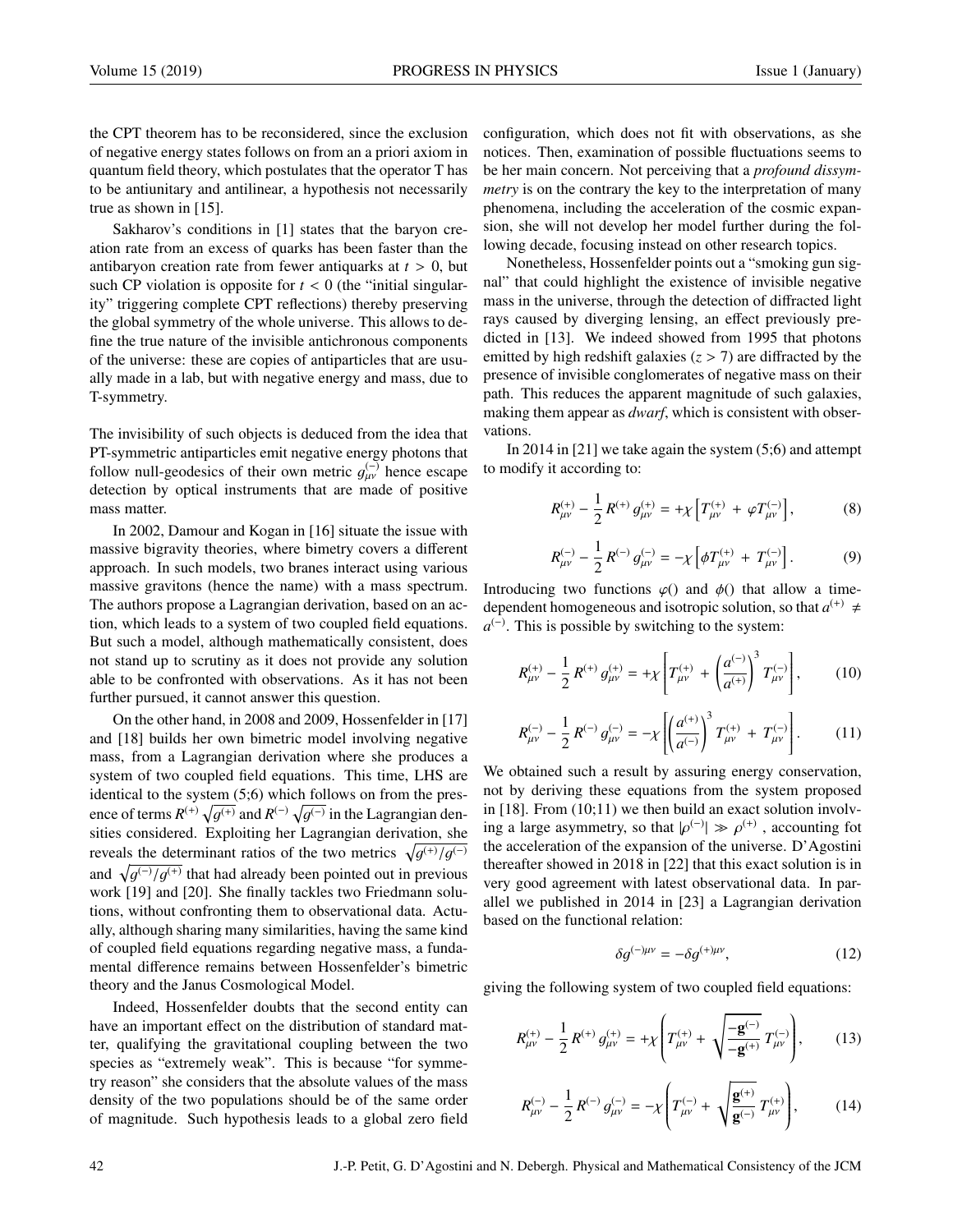which is similar to Hossenfelder's system in her previous Lagrangian derivation [18], although both constructions are completely different. In our derivation, the square root in the determinant ratio of the metrics directly follows on from hypothesis (14). Let's recall that such a ratio always appears as soon as a bimetric approach is attempted, see for example [19] and [20]. Admittedly however, we cannot rule out that the system  $(15)$ ; $(16)$ , as well as the newer one exposed hereinbelow, can be considered as a particular case of Hossenfelder's own model.

In 2014 in [23] we extend the Janus framework to a class of solutions where the two speeds of light and, in the positive and negative sectors, are different. In 2018 in [25] we propose to evaluate the magnitude of their ratio, based on a study of the fluctuations in the CMB, which leads to the following conclusion:

$$
\frac{a^{(-)}}{a^{(+)}} \simeq \frac{1}{100}, \qquad \frac{c^{(-)}}{c^{(+)}} \simeq \frac{1}{10}.
$$
 (15)

The combination of such different space scale factors and speeds of light would allow a gain factor of 1000 in travel time, regarding a hypothetical technology making apparent FTL interstellar travel by mass inversion possible, as evoked in [23] and [26].

The paper [23] then summarizes many observational data in good agreement with features of the Janus Cosmological Model.

# 2 The 2014 JCM and the Bianchi identities

From 2014, the Janus system of two coupled field equations (13; 14) satisfies the Bianchi identities, either trivially when the RHS are zero, or when one considers time-dependent homogeneous and isotropic solutions. However, inconsistency appears when one tries to describe with this system a timeindependent situation with a spherical symmetry, modeling a star of constant density surrounded by a vacuum. Thus, a new modification of the equation system must be considered, as explained below.

Let's consider a portion of the universe where one of the two species is absent, e.g. the negative energy species, repelled away by a local concentration of positive mass. Let's limit our analysis to the search of a time-independent solution for a spherically symmetric system, and Newtonian approximation. The corresponding system is:

$$
R_{\mu\nu}^{(+)} - \frac{1}{2} R^{(+)} g_{\mu\nu}^{(+)} = + \chi T_{\mu\nu}^{(+)}, \tag{16}
$$

$$
R_{\mu\nu}^{(-)} - \frac{1}{2} R^{(-)} g_{\mu\nu}^{(-)} = -\chi T_{\mu\nu}^{(+)}.
$$
 (17)

Then the two metrics have the form:

$$
ds^{(+)2} = e^{y^{(+)}}c^2dt^2 - e^{y^{(+)}}dr^2 - r^2d\theta^2 - r^2\sin^2\theta d\phi^2, \quad (18)
$$

$$
ds^{(-)2} = e^{\gamma^{(-)}}c^2dt^2 - e^{\lambda^{(-)}}dr^2 - r^2d\theta^2 - r^2\sin^2\theta\,d\phi^2. \quad (19)
$$

We consider a sphere whose radius  $r<sub>s</sub>$  is filled by matter of constant density  $\rho^{(+)}$  surrounded by vacuum. Outside of the sphere the two metrics are: the sphere, the two metrics are:

$$
ds^{(+)2} = \left(1 - \frac{2m}{r}\right)c^2dt^2 - \frac{dr^2}{1 - \frac{2m}{r}} - r^2d\theta^2 - r^2\sin^2\theta\,d\phi^2,\tag{20}
$$

$$
ds^{(-)2} = \left(1 + \frac{2m}{r}\right)c^2dt^2 - \frac{dr^2}{1 + \frac{2m}{r}} - r^2d\theta^2 - r^2\sin^2\theta\,d\phi^2,\tag{21}
$$

with:

$$
m = \frac{G}{c^2} \frac{4\pi r_s^3}{3} \rho^{(+)}.
$$
 (22)

We can write the stress-energy tensor as:

$$
T^{(+)\nu}_{\mu} = \begin{pmatrix} \rho^{(+)} & 0 & 0 & 0 \\ 0 & -\frac{p^{(+)}}{c^2} & 0 & 0 \\ 0 & 0 & -\frac{p^{(+)}}{c^2} & 0 \\ 0 & 0 & 0 & -\frac{p^{(+)}}{c^2} \end{pmatrix}, \qquad (23)
$$

where  $p^{(+)}$  is the pressure insides the star of radius  $r_s$  filled with constant density  $\rho^{(+)}$ . Equations (16) and (17) give the following differential equations: following differential equations:

$$
p^{(+)}{}' = -\left(p^{(+)}c^2 + p^{(+)}\right)\frac{m(r) + 4\pi G p^{(+)}r^3/c^4}{r(r - 2m(r))},\tag{24}
$$

$$
p^{(+)} = + \left(p^{(+)}c^2 + p^{(+)}\right) \frac{m(r) + 4\pi G p^{(+)}r^3/c^4}{r(r+2m(r))},\tag{25}
$$

where:

*p*

$$
m(r) = \frac{G}{c^2} \frac{4\pi r^3}{3} \rho^{(+)}.
$$
 (26)

After Newtonian approximation:

$$
p^{(+)} \ll \rho^{(+)}c^2
$$
,  $r \gg 2m$ , (27)

which gives:

$$
p^{(+)} = -\frac{\rho^{(+)}c^2m(r)}{r^2},\tag{28}
$$

$$
p^{(+)} = +\frac{\rho^{(+)}c^2m(r)}{r^2}.
$$
 (29)

So that we get a physical and mathematical contradiction, that must be cured.

# 3 Lagrangian derivation of a new JCM, as of 2019

Consider the two diagonal constant matrices:

$$
I = \begin{pmatrix} 1 & 0 & 0 & 0 \\ 0 & 1 & 0 & 0 \\ 0 & 0 & 1 & 0 \\ 0 & 0 & 0 & 1 \end{pmatrix}, \quad \varphi = \begin{pmatrix} 1 & 0 & 0 & 0 \\ 0 & -1 & 0 & 0 \\ 0 & 0 & -1 & 0 \\ 0 & 0 & 0 & -1 \end{pmatrix}.
$$
 (30)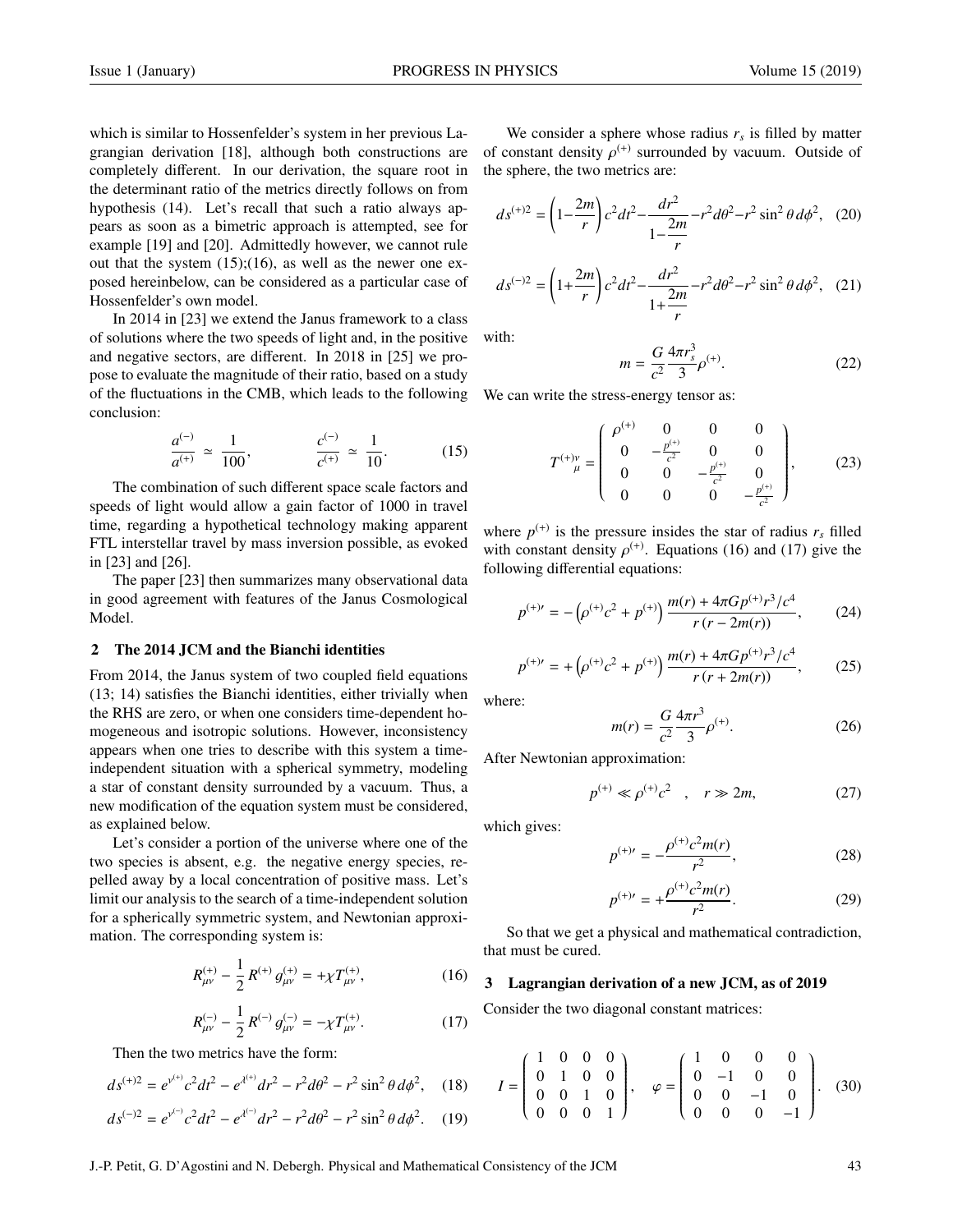$$
S = \int_{D4} \left[ IR^{(+)} \sqrt{-g^{(+)}} + \varphi R^{(-)} \sqrt{-g^{(-)}} - \chi (I + \varphi) L^{(+)} \sqrt{-g^{(+)}} + \chi (I + \varphi) L^{(-)} \sqrt{-g^{(-)}} \right] d^4 x \tag{31}
$$

$$
\delta \int_{D4} R^{(+)} \sqrt{-g^{(+)}} \, d^4 x = \int_{D4} \left( R^{(+)}_{\mu\nu} - \frac{1}{2} R^{(+)} g^{(+)}_{\mu\nu} \right) \sqrt{-g^{(+)}} \, \delta g^{(+)\mu\nu} \, d^4 x \tag{32}
$$

$$
\delta \int_{D4} R^{(-)} \sqrt{-g^{(-)}} \, d^4 x = \int_{D4} \left( R^{(-)}_{\mu\nu} - \frac{1}{2} R^{(-)} g^{(-)}_{\mu\nu} \right) \sqrt{-g^{(-)}} \, \delta g^{(-)\mu\nu} \, d^4 x \tag{33}
$$

$$
\delta \int_{D4} L^{(+)} \sqrt{-g^{(+)}} \, \mathrm{d}^4 x = \int_{D4} T^{(+)}_{\mu\nu} \sqrt{-g^{(+)}} \, \delta g^{(+)\mu\nu} \, \mathrm{d}^4 x \tag{34}
$$

$$
\delta \int_{D4} L^{(-)} \sqrt{-g^{(-)}} \, \mathrm{d}^4 x = \int_{D4} T^{(-)}_{\mu\nu} \sqrt{-g^{(-)}} \, \delta g^{(-)\mu\nu} \, \mathrm{d}^4 x \tag{35}
$$

$$
ds^{(+)2} = \left(1 - \frac{8\pi G r_s^3 \rho^{(+)}}{c^2}r\right)c^2 dt^2 - \left(1 + \frac{8\pi G r_s^3 \rho^{(+)}}{c^2}r\right)dr^2 - r^2 d\theta^2 - \sin^2\theta d\varphi^2\tag{36}
$$

$$
ds^{(-)2} = \left(1 + \frac{8\pi G r_s^3 \rho^{(+)}}{c^2}r\right)c^2 dt^2 - \left(1 - \frac{8\pi G r_s^3 \rho^{(+)}}{c^2}r\right)dr^2 - r^2 d\theta^2 - \sin^2\theta d\varphi^2\tag{37}
$$

$$
\delta g_{00}^{(+)} = -\frac{8\pi G r_s^3 \rho^{(+)}}{c^2} r \, \delta \rho^{(+)} = -\delta g_{00}^{(-)} \qquad \delta g_{11}^{(+)} = -\frac{8\pi G r_s^3 \rho^{(+)}}{c^2} r \, \delta \rho^{(+)} = -\delta g_{11}^{(-)} \qquad (38)
$$

Introducing the action (eq. 31) and performing the following bivariation, taking account of  $I\varphi = \varphi$  and  $\varphi\varphi = I$ , results in equations 32–35.

From a previous Lagrangian derivation [7] :

$$
\delta g^{(-)\mu\nu} = -\delta g^{(+)\mu\nu} \tag{39}
$$

Our goal: to set up a system of two coupled field equations providing joint solutions corresponding to Newtonian approximation. In such conditions the external metrics are given in equations (36) and (37).

We may consider that such metrics belong to subsets of Riemannian metrics with signature (+−−−) which obey relationship (39) (see eqs. (38)). If we consider that (39) defines joint metrics, they obey:

$$
R_{\mu\nu}^{(+)} - \frac{1}{2} R^{(+)} g_{\mu\nu}^{(+)} = + \chi \left( T_{\mu\nu}^{(+)} + \sqrt{\frac{-\mathbf{g}^{(-)}}{-\mathbf{g}^{(+)}} \varphi T_{\mu\nu}^{(-)}} \right), \qquad (40)
$$

$$
R_{\mu\nu}^{(-)} - \frac{1}{2} R^{(-)} g_{\mu\nu}^{(-)} = -\chi \left( T_{\mu\nu}^{(-)} + \sqrt{\frac{\mathbf{g}^{(+)}}{\mathbf{g}^{(-)}}} \varphi T_{\mu\nu}^{(+)} \right). \tag{41}
$$

#### 4 Back to the star model

Starting from the new joint system  $(40)$ ; $(41)$  we obtain the analogous of the system (16);(17) where, in the second equation, we would replace the tensor  $T^{(+)}$  $\ddot{\phantom{0}}$  $_{\mu\nu}^{(+)}$  by  $\hat{T}_{\mu\nu}^{(+)}$ , so that:

$$
\hat{T}_{00}^{(+)} = T_{00}^{(+)} = \rho^{(+)},\tag{42}
$$

$$
\hat{T}_{ii}^{(+)} = -T_{ii}^{(+)} \qquad \text{with} \qquad j = \{1, 2, 3\}, \qquad (43)
$$

$$
R_{\mu\nu}^{(-)} - \frac{1}{2} R^{(-)} g_{\mu\nu}^{(-)} = -\chi \hat{T}_{\mu\nu}^{(+)}.
$$
 (44)

With the joint metrics (18) and (19), inside the star, plus compatibility conditions satisfying (20) and (21) at its border  $r = r_s$  we get the following result:

$$
p^{(+)} = -\left(p^{(+)}c^2 + p^{(+)}\right)\frac{m(r) + 4\pi G p^{(+)}r^3/c^4}{r(r - 2m(r))},\tag{45}
$$

$$
p^{(+)'} = -\left(p^{(+)}c^2 - p^{(+)}\right)\frac{m(r) - 4\pi Gp^{(+)}r^3/c^4}{r(r+2m(r))},\tag{46}
$$

with  $m(r)$  given by (26).

Equation (45) is nothing but the famous Tolman-Oppenheimer-Volkoff equation.

Applying the Newtonian approximation, any inconsistency vanishes. Such equations mean that inside the star, the pressure counterbalances the gravitational pull. The geodesics are given by equations (48) and (49), with:

$$
\hat{R}^2 = \frac{3c^2}{8\pi G\rho^{(+)}}.
$$
\n(47)

Linearizing leads to equations (50) and (51). Notice that equation (52) fits (39).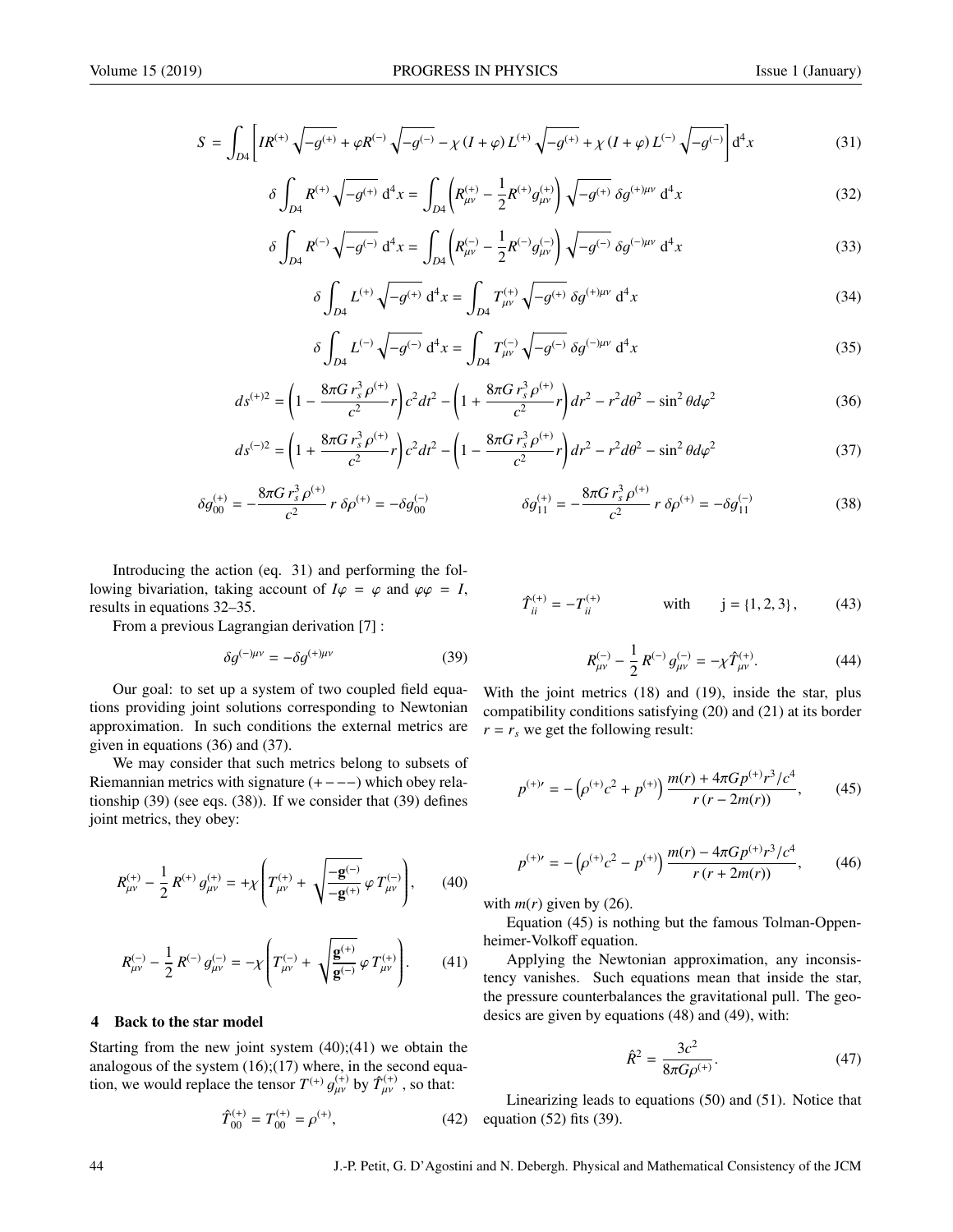$$
ds^{(+)2} = \left[\frac{3}{2}\sqrt{1 - \frac{r_s^2}{\hat{R}^2}} - \frac{1}{2}\sqrt{1 - \frac{r^2}{\hat{R}^2}}\right]^2 c^2 dt^2 - \frac{dr^2}{1 - \frac{r^2}{\hat{R}^2}} - r^2 d\theta^2 - r^2 \sin^2 \theta d\phi^2
$$
 (48)

$$
ds^{(-)2} = \left[\frac{3}{2}\sqrt{1 + \frac{r_s^2}{\hat{R}^2}} - \frac{1}{2}\sqrt{1 + \frac{r^2}{\hat{R}^2}}\right]^2 c^2 dt^2 - \frac{dr^2}{1 + \frac{r^2}{\hat{R}^2}} - r^2 d\theta^2 - r^2 \sin^2\theta d\phi^2
$$
 (49)

$$
ds^{(+)2} = \left(1 - \frac{3}{2}\frac{r_s^2}{\hat{R}^2} + \frac{1}{2}\frac{r^2}{\hat{R}^2}\right)c^2dt^2 - \left(1 + \frac{3}{2}\frac{r_s^2}{\hat{R}^2} - \frac{1}{2}\frac{r^2}{\hat{R}^2}\right)dr^2 - r^2d\theta^2 - r^2\sin^2\theta d\varphi^2\tag{50}
$$

$$
ds^{(-)2} = \left(1 + \frac{3}{2}\frac{r_s^2}{\hat{R}^2} - \frac{1}{2}\frac{r^2}{\hat{R}^2}\right)c^2dt^2 - \left(1 - \frac{3}{2}\frac{r_s^2}{\hat{R}^2} + \frac{1}{2}\frac{r^2}{\hat{R}^2}\right)dr^2 - r^2d\theta^2 - r^2\sin^2\theta d\varphi^2\tag{51}
$$

$$
\delta g_{00}^{(+)} = -\frac{4\pi G \left(3r_s^3 - r^2\right)}{3c^2} \delta \rho^{(+)} = -\delta g_{00}^{(-)} \qquad \qquad \delta g_{11}^{(+)} = -\frac{4\pi G \left(3r_s^3 - r^2\right)}{3c^2} r \delta \rho^{(+)} = -\delta g_{11}^{(-)} \qquad (52)
$$

## **5** Back to our basic assumption:  $\delta q^{(-)\mu\nu} = -\delta q^{(+)\mu\nu}$

The time-dependent joint solutions presented in [21] correspond to the following FRLW metrics:

$$
ds^{(+)2} = (dx^0)^2 - a^{(+)^2} \frac{du^2 + u^2 d\theta^2 + u^2 \sin^2 \theta d\varphi^2}{\left(1 + \frac{k^{(+)} u^2}{4}\right)^2},
$$
 (53)

$$
ds^{(-)2} = \left(dx^0\right)^2 \ -a^{(-)^2} \frac{du^2 + u^2 d\theta^2 + u^2 \sin^2 \theta d\varphi^2}{\left(1 + \frac{k^{(-)} u^2}{4}\right)^2}, \quad (54)
$$

which give, with the single solution  $k^{(+)} = k^{(-)} = -1$ :

$$
a^{(+)2} \frac{d^2 a^{(+)}}{(dx^0)^2}, -\frac{8\pi G \rho_0}{3c_0^2} = 0
$$
 (55)

$$
a^{(-)2} \frac{d^2 a^{(-)}}{(dx^0)^2} + \frac{8\pi G \rho_0}{3c_0^2} = 0
$$
 (56)

Whose exact parametric solutions are, for (55):

$$
x^{0} = \frac{4\pi G\rho_{0}}{3c_{0}^{2}} \left(1 + \frac{sh(2v)}{2} + v\right),
$$
 (57)

$$
a^{(+)} = \frac{4\pi G\rho_0}{3c_0^2} ch^2(v),\tag{58}
$$

and for (56):

$$
x^{0} = \frac{4\pi G\rho_{0}}{3c_{0}^{2}}\left(sh(2w) - 2w\right),\tag{59}
$$

$$
a^{(-)} = \frac{4\pi G\rho_0}{3c_0^2} \left( ch^2(w) - 1 \right). \tag{60}
$$

Let's compute the variations  $\delta g_{\mu\nu}^{(+)}$  and  $\delta g_{\mu\nu}^{(-)}$  under a vari-<br>n  $\delta \alpha$  of their single parameter the dominant matter denation  $\delta \rho_0$  of their single parameter, the dominant matter den-<br>sity  $\rho_0$ . The variations  $\delta q^{(+)}$ ,  $\delta q^{(+)}$ ,  $\delta q^{(+)}$ ,  $\delta q^{(-)}$  denend on the sity  $\rho_0$ . The variations  $\delta g_{00}^{(+)}$ ,  $\delta g_{00}^{(-)}$ ,  $\delta g_{11}^{(+)}$ ,  $\delta g_{11}^{(-)}$  depend on the factors  $q^{(+)}\delta q^{(+)}$  and  $q^{(-)}\delta q^{(-)}$ . But we have: factors  $a^{(+)}\delta a^{(+)}$  and  $a^{(-)}\delta a^{(-)}$ . But we have:

$$
\frac{da^{(+)}}{dx^0} = th(v),
$$
\n
$$
\frac{d^2a^{(+)}}{(dx^0)^2} = \frac{1}{dx^0} \left(\frac{da^{(+)}}{dx^0}\right) = \frac{3c_0^2}{4\pi G\rho_0} \frac{1}{2\,ch^4(v)},
$$
\n(61)

and similar equations for the second metric solution, so that  $\delta a^{(+)} / \delta \rho_0 = \delta a^{(-)} / \delta \rho_0 = 0$  which fits our fundamental relationship (39) tionship (39).

# 6 Conclusion

A model is never definitively fixed in time. The set of two coupled field equations first established in [9] corresponded to a first step. The present paper proposes an updated system that has been mathematically enriched to give a precise description of the matter-dominated era. In its Newtonian approximation, it provides a new insight on astrophysics, especially in galactic dynamics which no longer depends on a set of a single Vlasov equation plus Poisson but on two Vlasov equations coupled with Poisson's equation. New results in that field will be published soon.

At the present time, JCM provides:

- joint solutions  $(g_{\mu\nu}^{(+)}, g_{\mu\nu}^{(-)})$  corresponding to the func-<br>tional space of Biamonnian matrice of cignature ( tional space of Riemannian metrics of signature  $(+-)$ −−), fitting fundamental relationship  $g_{\mu\nu}^{(+)} = -g_{\mu\nu}^{(-)}$ .
- with stationary and spherically symmetric conditions in the vacuum.

• time dependent homogeneous and isotropic solutions.

Which cover everything that can currently be confronted with observations.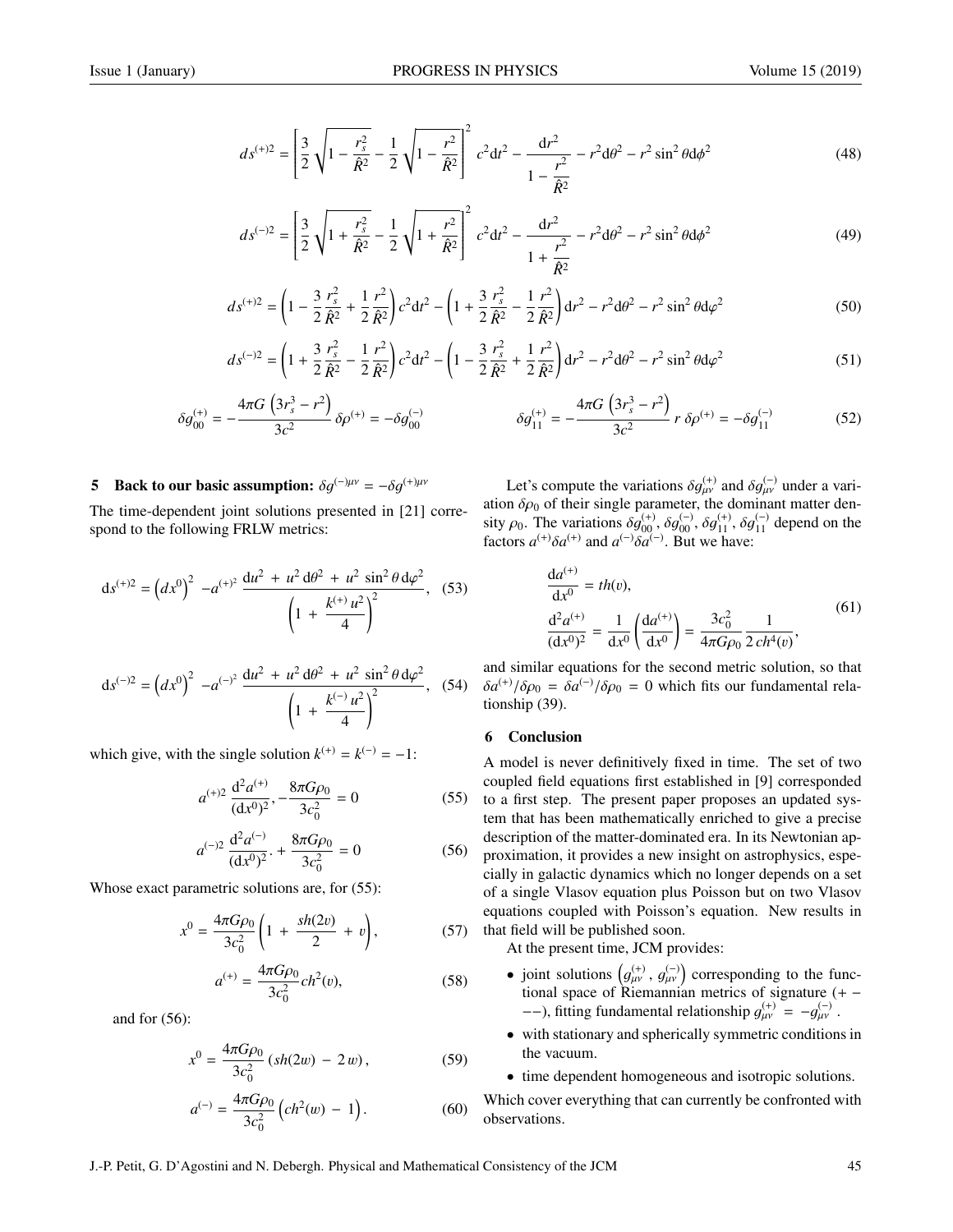

To a model already compliant with many observational data [22], a physically and mathematically coherent representation of joint geometries for positive energy and mass species, in the solar system and its neighborhood, has been added. Therefore, the Janus cosmological model agrees with classical verifications of general relativity.

By reversing this situation, considering instead a portion of space where negative mass largely dominates locally, i.e. where positive mass has been repelled away so its mass density can be taken equal to zero, we obtain the first coherent theoretical description of the *Great Repeller*, which has been exposed in [26].

When photons emitted by high redshift galaxies  $(z>7)$ cross negative mass conglomerates in the center of big cosmic voids, in the large-scale structure of the universe, negative gravitational lensing reduces their apparent magnitude, making them appear as dwarf galaxies, which is consistent with observations.

One may argue that the Janus theory exhibiting tow coupled metrics as a "natural" hypothesis with the confidence that subsequent results would eventually corroborate the postulate. However this bimetric model is formally sustained by a specific splitting of the Riemann Tensor which yields to 2nd rank tensor field equations, as shown in [27].

Submitted January 6, 2019

# References

- 1. Sakharov A.D. Violation of CP invariance, C asymmetry, and baryon asymmetry of the universe. *JETP Letters*, 1967, v. 5(1), 24–26.
- 2. Petit J.-P. Univers jumeaux, énantiomorphes, à temps propre opposées. [Enantiomorphic twin universes with opposite proper times]. *Comptes Rendus de l'Acad´emie des Sciences*, 1977, v. 263, 1315–1318.
- 3. Petit J.-P. Univers en interaction avec leurs images dans le miroir du temps. [Universes interacting with their opposite time-arrow fold]. *Comptes Rendus de l'Acad´emie des Sciences*, 1977, v. 284, 1413–1416.
- 4. Boyle L., Finn K., Neil Turok N. CPT-Symmetric Universe. *Physical Review Letters*, 2018, v. 121, 251301. arXiv:1803.08928.
- 5. Petit J.-P. The missing-mass problem. *Il Nuovo Cimento B*, 1994, v. 109(7), 697–709.
- 6. Petit J.-P., Midy P., Landsheat F. Twin matter against dark matter. Marseille Cosmology Conference Where's the Matter? Tracing Dark and Bright Matter with the New Generation of Large Scale Surveys, Marseille, France, (2001).
- 7. Petit J.-P., d'Agostini G. Lagrangian derivation of the two coupled field equations in the Janus cosmological model. *Astrophysics and Space Science*, 2015, v. 357(67), 67.
- 8. Farnes J.S. A unifying theory of dark energy and dark matter: Negative masses and matter creation within a modified ΛCDM framework. *Astronomy* & *Astrophysics*, 2018, v. 620, A92. arXiv:1712.07962. doi:10.1051/0004–6361/201832898.
- 9. Bondi H. Negative Mass in General Relativity. *Reviews of Modern Physics*, 1957, v. 29(3), 423–428.
- 10. Bonnor W.B. Negative mass in general relativity. *General Relativity and Gravitation*, 1989, v. 21(11), 1143–1157.
- 11. Chardin G., Manfredi G. Gravity, antimatter and the Dirac-Milne universe. *General Relativity and Quantum Cosmology*, 2018, v. 239, 45. arXiv:1807.11198. doi:10.1007/s10751–018-1521–3.
- 12. Bondi H., Bergmann P., Gold T., Pirani F. Negative mass in general relativity in The Role of Gravitation in Physics: Report from the 1957 Chapel Hill Conference, Open Access Editions Epubli 2011. ISBN:978-3869319636.
- 13. Petit J.-P. Twin universes cosmology. *Astrophysics and Space Science*, 1995, v. 227(2), 273–307.
- 14. Souriau J.-M. "§14: A mechanistic description of elementary particles: Inversions of space and time" in Structure of Dynamical Systems. Progress in Mathematics. Boston: Birkhäuser, (1997). pp. 189–193. doi:10.1007/978–1–4612–0281–3 14. ISBN 978–1–4612–6692–1. Published originally in French in Structure des Systemes Dynamiques, Dunod 1970. `
- 15. Debergh N., Petit J.-P., d'Agostini G. On evidence for negative energies and masses in the Dirac equation through a unitary time-reversal operator. *Journal of Physics Communications*, 2018, v. 2(11), 115012. arXiv:1809.05046.
- 16. Damour T., Kogan I.I. Effective Lagrangians and universality classes of nonlinear bigravity. *Physical Review D*, 2002, v. 66, 104024. arXiv:hepth/0206042.
- 17. Hossenfelder S. A Bi-Metric Theory with Exchange Symmetry. *Physical Review D*, 2008, v. 78(4), 044015. arXiv:0807.2838.
- 18. Hossenfelder S. Antigravitation. 17th International Conference on Supersymmetry and the Unification of Fundamental Interactions. Boston: American Institute of Physics, (2009). arXiv:0909.3456.